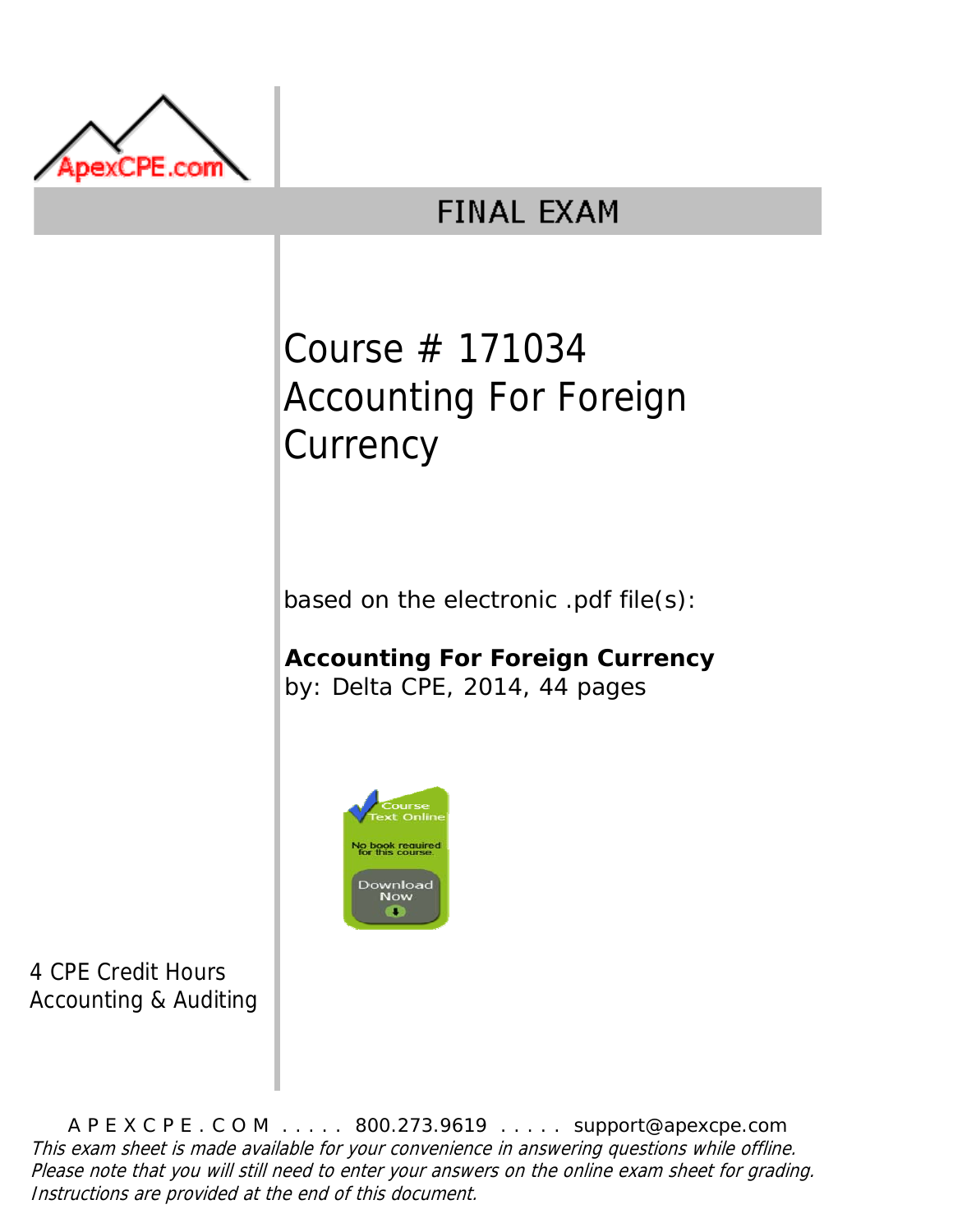## **Chapter 0 - Course Material**

- 1. The potential for an increase or decrease in the firm's financial statements items caused by a change in exchange rates is called
	- **Transaction Exposure.**
	- **LETT** Operating Exposure.
	- **LETTE** Translation Exposure.
	- **LETTE** Strategic Exposure.
- 2. The currency in which the parent company prepares its financial statements is the
	- **LETTE** Functional currency.
	- **LETT** Reporting currency.
	- **Historical currency.**
	- L\_\_\_\_\_\_ Base currency.
- 3. The currency of the country where the foreign company is operating is the
	- **LETT** Base currency.
	- **LETT** Parent currency.
	- Local currency.
	- **LETTE** Third country currency.
- 4. The currency of the primary economic environment in which the firm operates is the
	- **LETTE** Functional currency.
	- **LETT** Reporting currency.
	- **LECTE** Historical currency.
	- **L** Base currency.
- 5. A change in the functional currency is accounted for
	- **L\_\_\_\_\_** Retroactively
	- **Letter** As a change in estimate
	- Net of taxes
	- **L** All of the above
- 6. Previously issued financial statements
	- Should be restated for a change in functional currency
	- **LETT** Are not restated for a change in the functional currency
	- **LETTE** Should be retroactively revised
	- None of the above
- 7. Gains or losses on foreign exchange contracts typically are recognized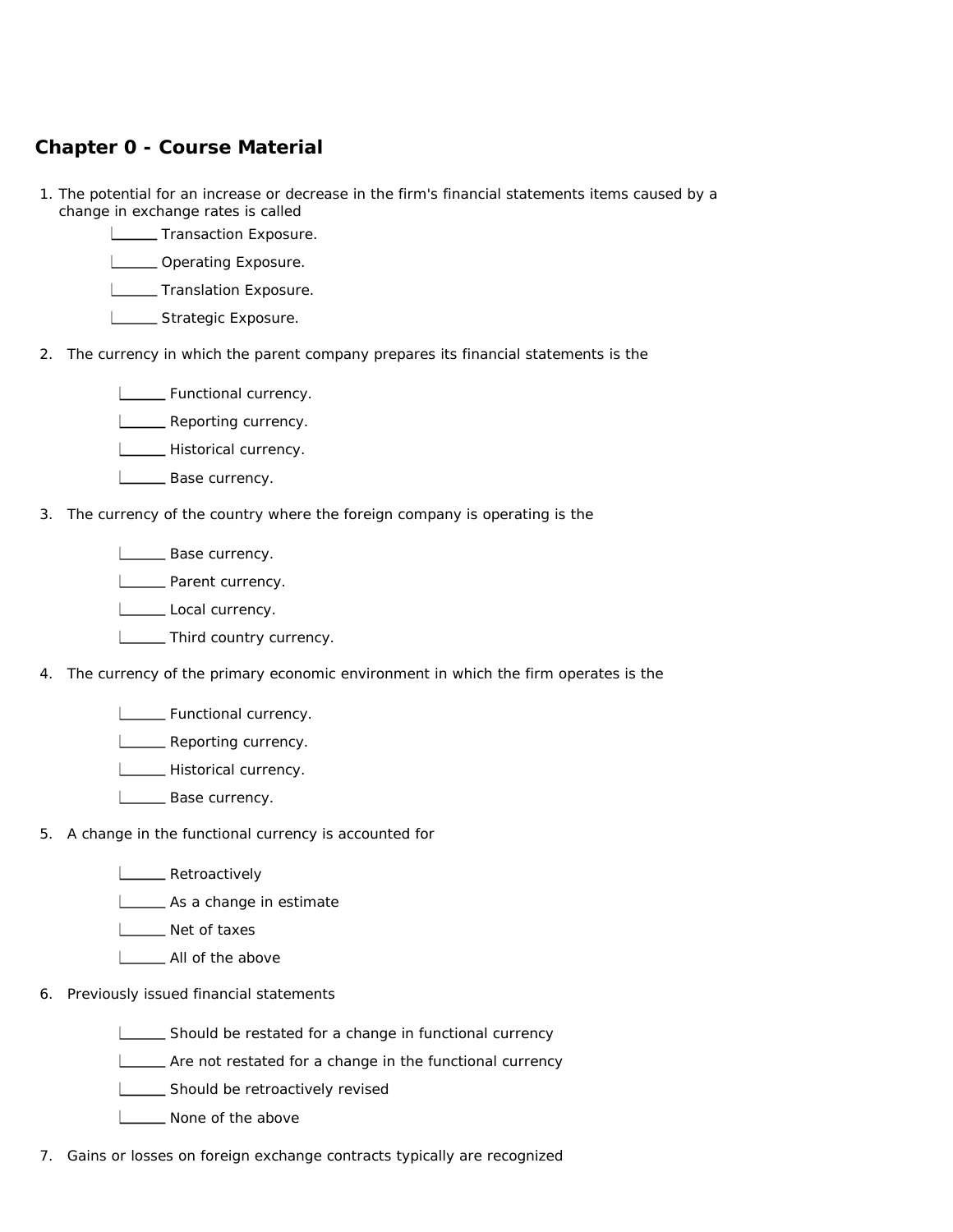On the balance sheet in the year the exchange rate changes

In current earnings in the year the exchange rate changes

L\_\_\_\_\_ Immediately

- **L**\_\_\_\_\_ All of the above
- 8. If a company's books are not maintained in the functional currency, remeasurement into the functional currency is
	- **Lequired**

**L**<br>Recommended

**Not recommended** 

- **LECT** Not permitted by GAAP
- 9. The translation methodology which assumes that the only assets that should be translated at the historical rate are those carried at past exchange prices is the
	- **LECURE Current-noncurrent method.**
	- **L\_\_\_\_\_** Monetary-nonmonetary method.
	- **LECTE** Temporal method.
	- **LETT** Current rate method.
- 10. If a foreign entity's functional currency is the US dollar and the parent's currency is also the US dollar,
	- **Translation adjustment is mandatory**
	- No translation adjustment is required
	- **Translation adjustment is recommended**
	- **L\_\_\_ None of the above**
- 11. The objective(s) of translation include

Preserving the operating results and relationships measured in the foreign currency

- Providing information in consolidated financial statements about the financial performance of each foreign consolidated entity
	- Providing information on the anticipated effects of changes in exchange rates on cash flow and equity
- **LETT** All of the above

12. When the foreign currency is the functional currency, capital accounts are translated using the

- Current exchange rate at the balance sheet date
- Historical exchange rate in effect when the entity's stock was issued
- Average exchange rate for period being reported
- Weighted average exchange rate for the period being reported
- 13. When the foreign currency is the functional currency, assets and liabilities are translated at the \_\_\_\_\_\_\_\_\_\_\_\_\_\_\_\_\_\_\_\_\_\_\_ of the foreign entity
	- Current exchange rate at the balance sheet date
	- Weighted average exchange rate for reporting period
	- **LECTE** Historical exchange rate
	- **LETT** Average exchange rate for the reporting period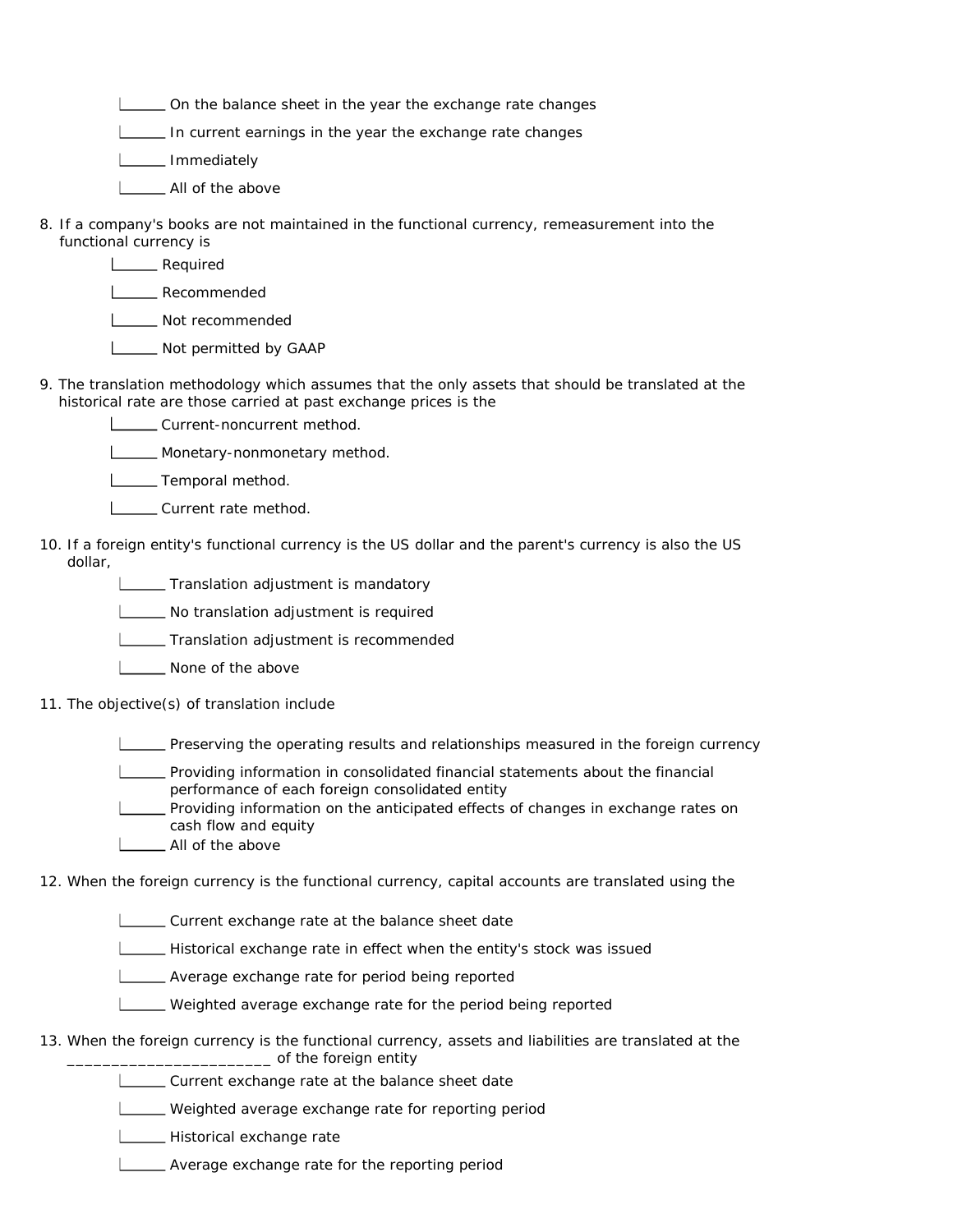14. In the statement of cash flows, cash flows are translated based on the

- **EXCHANGE CONSERVIAGO EXCHANGE CONSERVIATION** Exchange rate in existence at the time of the cash flows
- Historical exchange rate in effect at the beginning of the period
- **Exchange rate in effect at year-end**
- **None of the above**
- 15. Usually in the absence of high inflation, income statement items are translated at the
	- **Exchange rate in effect at the balance sheet date**
	- **Letter** Historical exchange rate
	- **LECTE** Exchange rate at the dates those items are recognized
	- **None of the above**
- 16. If a company's functional currency is a foreign currency, adjustments occurring from translating the company's financial statements into the reporting currency are
	- L**L**Unrealized

Realized

**LETT** Presented as a liability on the balance sheet

- **LECT** Presented as a deferred asset on the balance sheet
- 17. The translation method in which all assets and liabilities are translated at current exchange rates is known as the
	- Lourrent-noncurrent method.
	- **LETTE** Monetary-nonmonetary method.
	- **Lemporal method.**
	- Current method.
- 18. A highly inflationary environment is one with a cumulative inflation rate of
	- 100% or more over a three-year period
	- **L\_\_\_\_\_** 50% per year over a five-year period
	- **L\_\_\_\_\_ 25%** per year over a four-year period
	- **L** None of the above
- 19. The functional currency of Nash, Inc.'s subsidiary is the euro. Nash borrowed euros as a partial hedge of its investment in the subsidiary. In preparing consolidated financial statements, Nash's translation loss on its investment in the subsidiary exceeded its transaction gain on the borrowing. How should the effects of the loss and gain be reported in Nash's consolidated financial statements?
	- The translation loss minus the transaction gain is reported in other comprehensive income.
	- The translation loss minus the transaction gain is reported in income from continuing operations.
	- The translation loss is reported in other comprehensive income, and the transaction gain is reported in income from continuing operations.
	- The translation loss is reported in income from continuing operations, and the transaction gain is reported in other comprehensive income.
- 20. A foreign entity may be excluded from consolidated or combined financial statements if